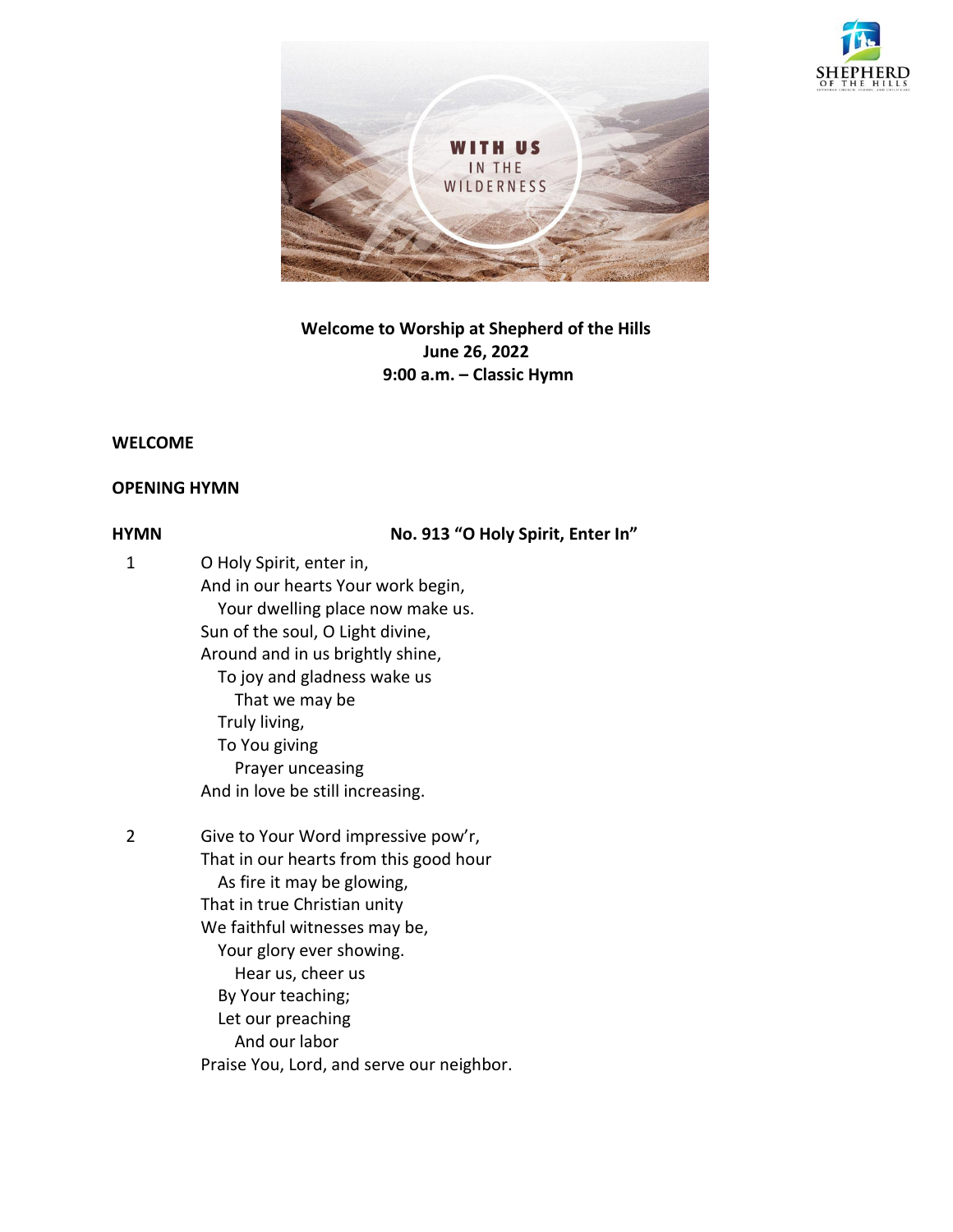3 O mighty Rock, O Source of life, Let Your dear Word, in doubt and strife, In us be strongly burning That we be faithful unto death And live in love and holy faith, From You true wisdom learning. Your grace and peace On us shower; By Your power Christ confessing, Let us see our Savior's blessing.

## **INVOCATION**

- P: In the name of the Father and of the Son and of the Holy Spirit.
- **ALL: Amen.**

#### **OPENING SENTENCES**

| Pastor: | I give thanks to my God always for you                        |
|---------|---------------------------------------------------------------|
| People: | because of the grace of God that is given us in Christ Jesus, |
| Pastor: | that in every way we are enriched in him                      |
| People: | in all speech and all knowledge-                              |
| Pastor: | even as the testimony about Christ is confirmed among us-     |
| People: | so that we are not lacking in any spiritual gift,             |
| Pastor: | as we wait for the revealing of our Lord Jesus Christ,        |
| People: | who will sustain us to the end,                               |
| Pastor: | guiltless in the day of our Lord Jesus Christ.                |
| People: | God is faithful,                                              |
| Pastor: | by whom we are called into the fellowship of his Son,         |
| People: | Jesus Christ our Lord. Amen.                                  |

## **CONFESSION AND ABSOLUTION**

- P: We confess to You, heavenly Father,
- **ALL: That we are sinking in the deep sands of sin. You know the wrongs that we have committed; they are not hidden from You. Deliver us from the wilderness, O Lord, according to Your steadfast love. Hide not Your face from Your servants in times of despair, and quickly answer our cry for help. Through Jesus Christ, our Lord, Amen.**

## **ASSURANCE OF FORGIVENESS**

P: Although we are chiefs of sinners, Christ died for us. Jesus suffered and was rejected and killed. But He promised that He would rise again in three days and He did. Because He has defeated death and lives and reigns to all eternity, all who believe in Him will overcome sin and death and rise again to a new life. May the Lord keep us strong in our faith until He comes again.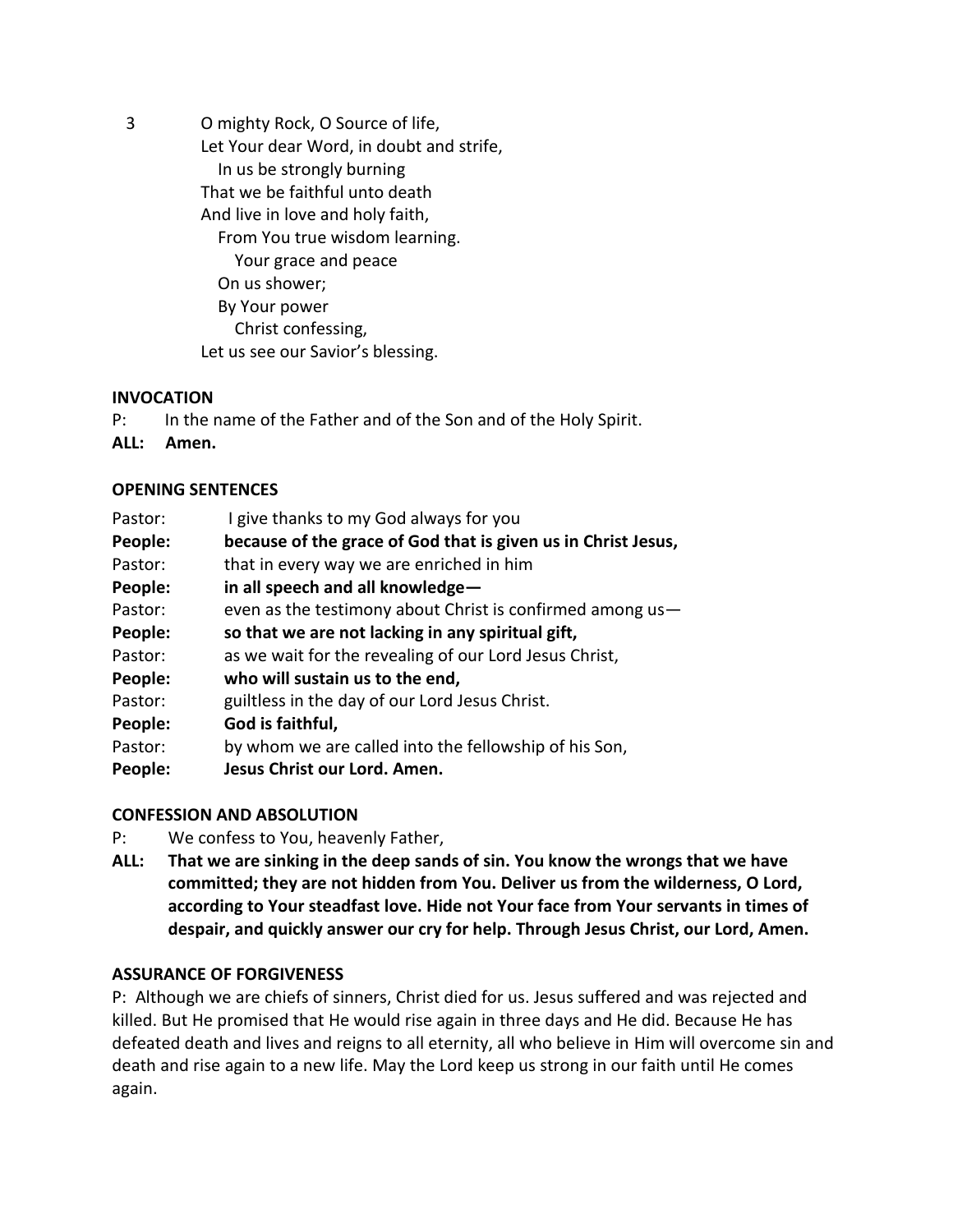### **ALL: Amen.**

(Please stand, as able, for a hymn of praise)

| <b>HYMN</b> | No. 894 "For the Fruits of His Creation"                                                                                                                                                                                                              |
|-------------|-------------------------------------------------------------------------------------------------------------------------------------------------------------------------------------------------------------------------------------------------------|
| 1           | For the fruits of His creation,<br>Thanks be to God.<br>For His gifts to ev'ry nation,<br>Thanks be to God.<br>For the plowing, sowing, reaping,<br>Silent growth while we are sleeping,<br>Future needs in earth's safekeeping,<br>Thanks be to God. |
| 2           | In the just reward of labor,<br>God's will is done.<br>In the help we give our neighbor,<br>God's will is done.<br>In our worldwide task of caring<br>For the hungry and despairing,<br>In the harvests we are sharing,<br>God's will is done.        |
| 3           | For the harvests of the Spirit,<br>Thanks be to God.<br>For the good we all inherit,<br>Thanks be to God.<br>For the wonders that astound us,<br>For the truths that still confound us,<br>Most of all, that love has found us,<br>Thanks be to God.  |

## **CHRISTIAN GREETING & PRAYER OF THE DAY**

P: The Lord be with you.

## **C: (SPOKEN) And also with you.**

- P: Let us pray: Lord of all power and might, author and giver of all spiritual gifts, graft into our hearts the love of Your name and nourish us with all goodness, that we may love our neighbors and help bear their burdens; through Jesus Christ, Your Son, our Lord, who lives and reigns with You and the Holy Spirit, one God, now and forever.
- **ALL: Amen.**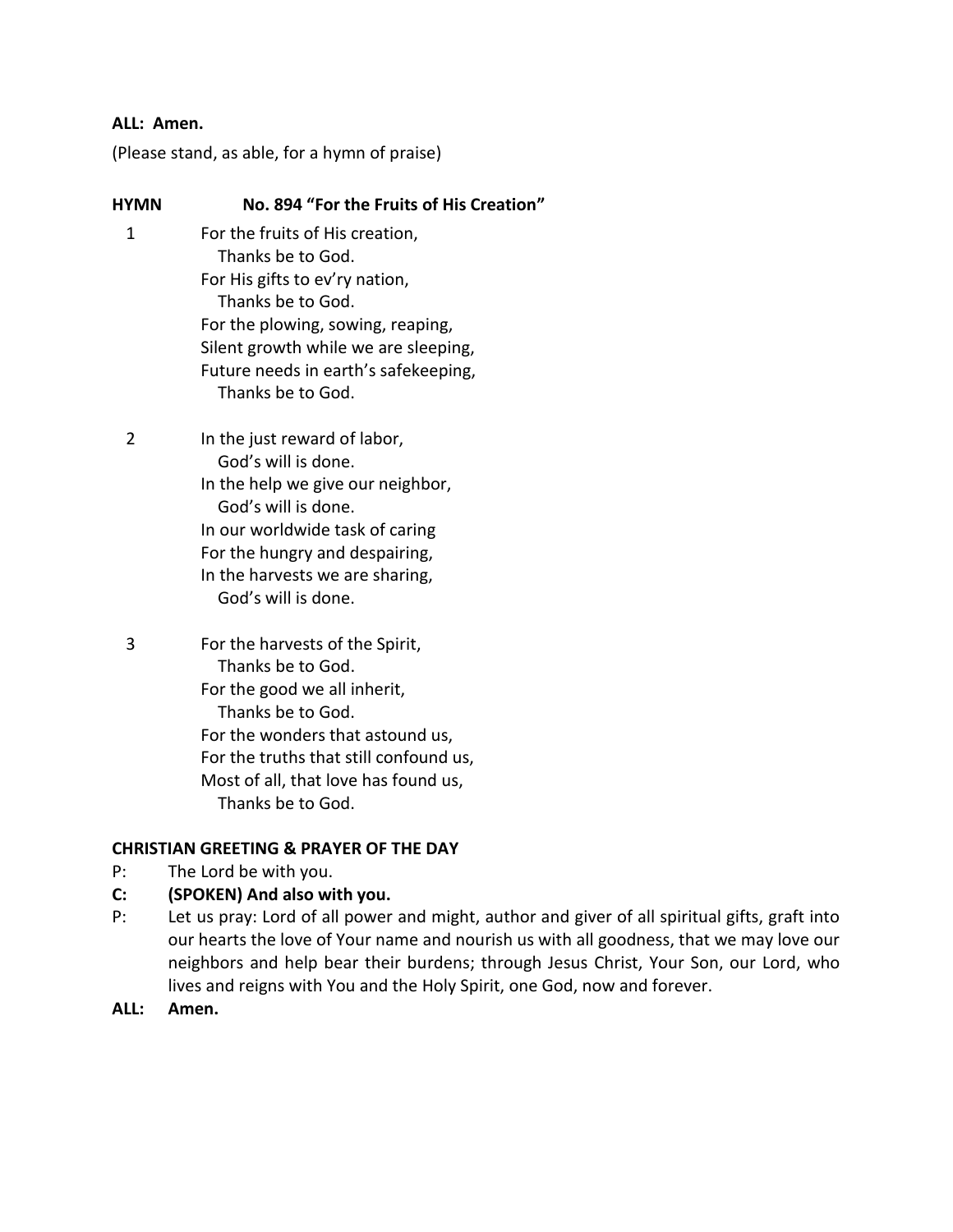## **OLD TESTAMENT READING** Numbers 11:16-17,24-30 L: The First Reading is from the  $11<sup>th</sup>$  chapter of Numbers beginning with the  $16<sup>th</sup>$  verse:

Then the Lord said to Moses, "Gather for me seventy men of the elders of Israel, whom you know to be the elders of the people and officers over them, and bring them to the tent of meeting, and let them take their stand there with you. And I will come down and talk with you there. And I will take some of the Spirit that is on you and put it on them, and they shall bear the burden of the people with you, so that you may not bear it yourself alone. So Moses went out and told the people the words of the Lord. And he gathered seventy men of the elders of the people and placed them around the tent. Then the Lord came down in the cloud and spoke to him, and took some of the Spirit that was on him and put it on the seventy elders. And as soon as the Spirit rested on them, they prophesied. But they did not continue doing it. Now two men remained in the camp, one named Eldad, and the other named Medad, and the Spirit rested on them. They were among those registered, but they had not gone out to the tent, and so they prophesied in the camp. And a young man ran and told Moses, "Eldad and Medad are prophesying in the camp." And Joshua the son of Nun, the assistant of Moses from his youth, said, "My lord Moses, stop them." But Moses said to him, "Are you jealous for my sake? Would that all the Lord's people were prophets, that the Lord would put his Spirit on them!" And Moses and the elders of Israel returned to the camp.

L: The Word of the Lord.

**ALL: Thanks be to God.**

**EPISTLE READING** Galatians 5:1,13-25

L: The Second Reading is from the 5<sup>th</sup> chapter of Galatians beginning with the 5<sup>th</sup> verse:

For freedom Christ has set us free; stand firm therefore, and do not submit again to a yoke of slavery. . . .

For you were called to freedom, brothers. Only do not use your freedom as an opportunity for the flesh, but through love serve one another. For the whole law is fulfilled in one word: "You shall love your neighbor as yourself." But if you bite and devour one another, watch out that you are not consumed by one another.

But I say, walk by the Spirit, and you will not gratify the desires of the flesh. For the desires of the flesh are against the Spirit, and the desires of the Spirit are against the flesh, for these are opposed to each other, to keep you from doing the things you want to do. But if you are led by the Spirit, you are not under the law. Now the works of the flesh are evident: sexual immorality, impurity, sensuality, idolatry, sorcery, enmity, strife, jealousy, fits of anger, rivalries, dissensions, divisions, envy, drunkenness, orgies, and things like these. I warn you, as I warned you before, that those who do such things will not inherit the kingdom of God. But the fruit of the Spirit is love, joy, peace, patience, kindness, goodness, faithfulness, gentleness, self-control; against such things there is no law. And those who belong to Christ Jesus have crucified the flesh with its passions and desires.

If we live by the Spirit, let us also walk by the Spirit.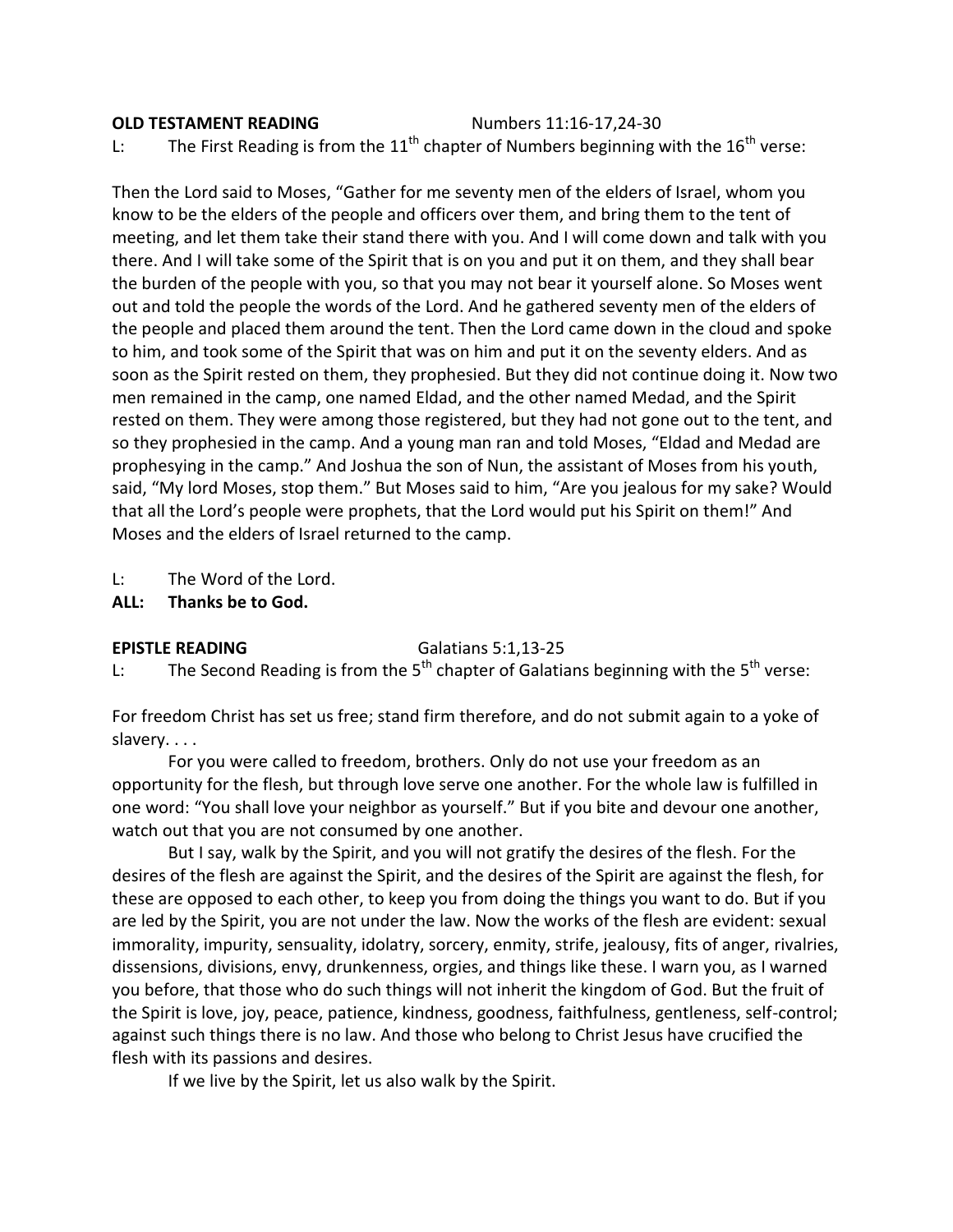L: The Word of the Lord.

## **ALL: Thanks be to God.**

L: Please stand for the Holy Gospel.

**HYMN** Page 190 Alleluia and Verse

## **ALL: Alleluia, alleluia, alleluia!**

Cantor: I bless the Lord who gives me counsel; in the night also my heart instructs me. I have set the Lord always before me; because he is at my right hand, I shall not be shaken. (Psalm 16:7-8)

## **ALL: Alleluia, alleluia, alleluia!**

|      | <b>HOLY GOSPEL</b><br>Luke 9:46-50                                 |  |
|------|--------------------------------------------------------------------|--|
| P:   | The Holy Gospel according to St. Luke the 9 <sup>th</sup> chapter. |  |
| ALL: | Glory to You, O Lord.                                              |  |

46 An argument arose among them as to which of them was the greatest. 47 But Jesus, knowing the reasoning of their hearts, took a child and put him by his side 48 and said to them, "Whoever receives this child in my name receives me, and whoever receives me receives him who sent me. For he who is least among you all is the one who is great." 49 John answered, "Master, we saw someone casting out demons in your name, and we tried to stop him, because he does not follow with us." 50 But Jesus said to him, "Do not stop him, for the one who is not against you is for you."

P: The Gospel of the Lord.

**ALL: Praise to You, O Christ.**

## **APOSTLES' CREED**

**I believe in God, the Father Almighty, maker of heaven and earth.**

**And in Jesus Christ, His only Son, our Lord, who was conceived by the Holy Spirit, born of the virgin Mary, suffered under Pontius Pilate, was crucified, died and was buried. He descended into hell. The third day He rose again from the dead. He ascended into heaven and sits at the right hand of God the Father Almighty. From thence He will come to judge the living and the dead. I believe in the Holy Spirit,**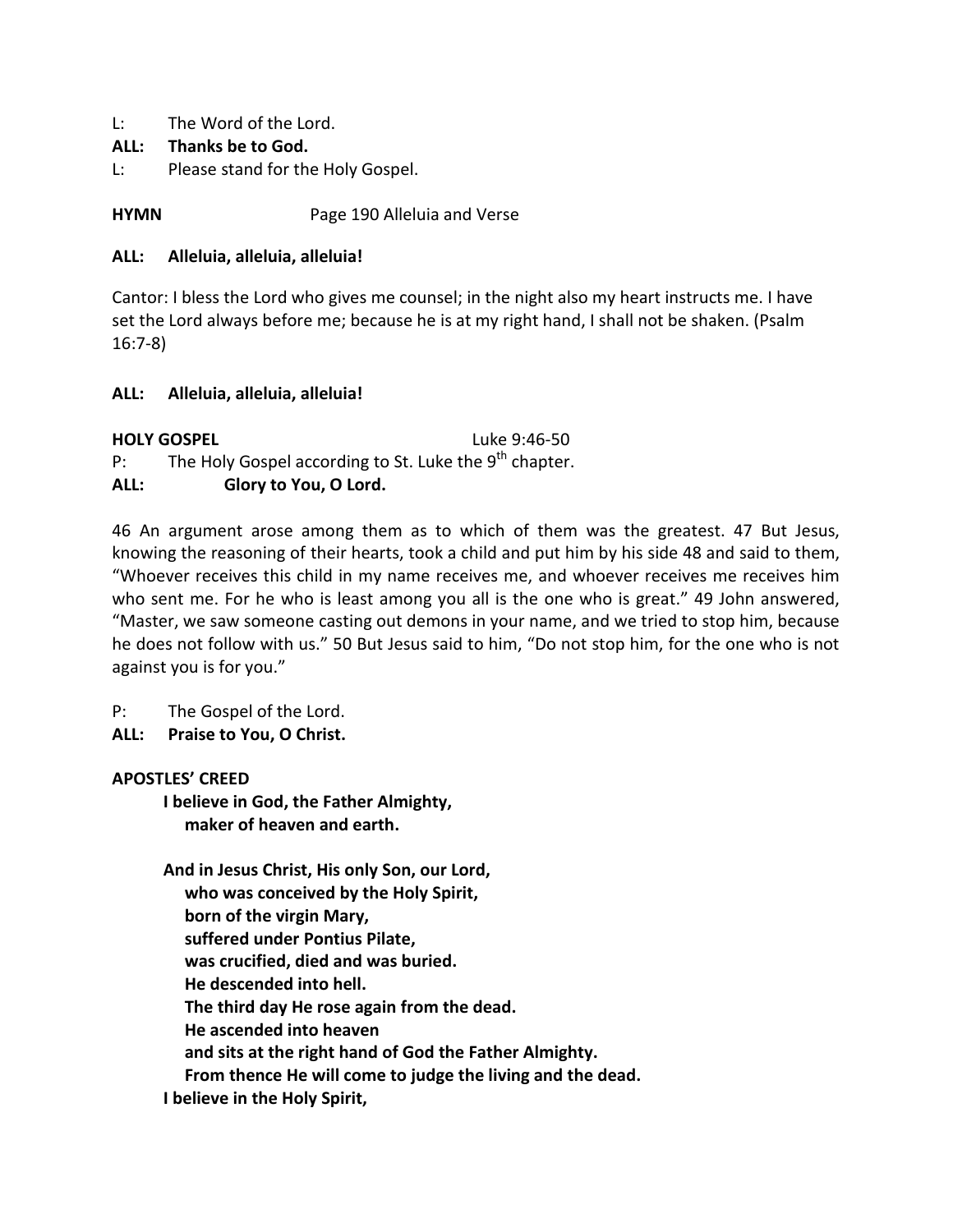**the holy Christian Church, the communion of saints, the forgiveness of sins, the resurrection of the body, and the life T everlasting. Amen.**

#### **HYMN No. 731 "O God, Forsake Me Not"**

1 O God, forsake me not! Your gracious presence lend me; Lord, lead Your helpless child; Your Holy Spirit send me That I my course may run. O be my light, my lot, My staff, my rock, my shield— O God, forsake me not!

2 O God, forsake me not! Take not Your Spirit from me; Do not permit the might Of sin to overcome me. Increase my feeble faith, Which You alone have wrought. O be my strength and pow'r— O God, forsake me not!

3 O God, forsake me not! Lord, hear my supplication! In ev'ry evil hour Help me resist temptation; And when the prince of hell My conscience seeks to blot, Be then not far from me— O God, forsake me not!

4 O God, forsake me not! Lord, I am Yours forever. O keep me strong in faith That I may leave You never. Grant me a blessèd end When my good fight is fought; Help me in life and death— O God, forsake me not!